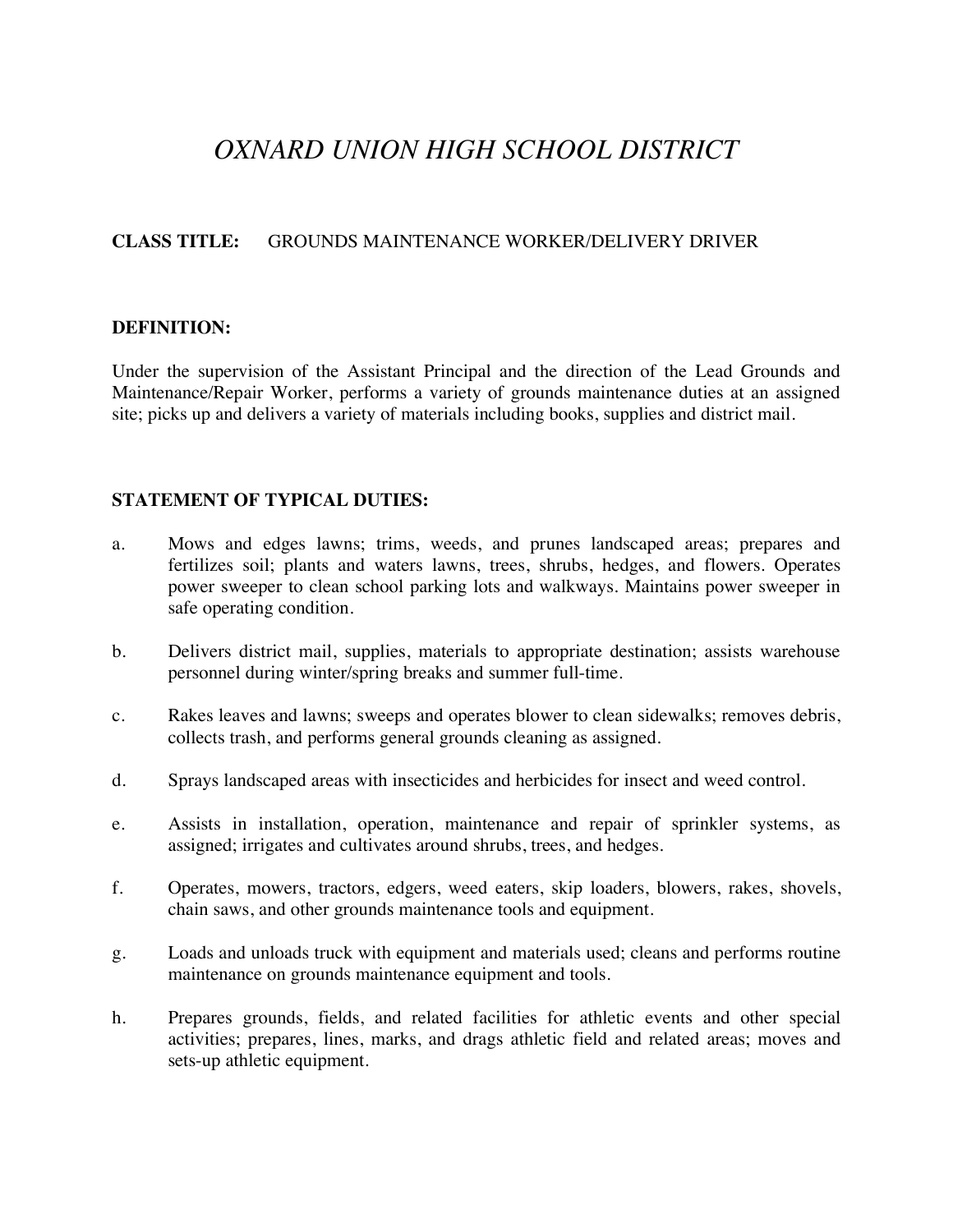- i. Assist other custodial and maintenance personnel as needed.
- j. Performs other related tasks and assumes responsibilities as may be assigned by proper authority.

Grounds Maintenance Worker/Delivery Driver - continued page 2

# **KNOWLEDGE AND ABILITIES:**

Knowledge of:

 Methods, equipment, and materials used in grounds maintenance work. Proper use and maintenance of tools and power equipment used in grounds maintenance. Chemicals used in grounds care and maintenance. Appropriate health and safety practices and procedures.

#### Ability to:

Perform a variety of grounds maintenance work.

Use and operate grounds maintenance tools and equipment safely and effectively.

 Learn new methods in the performance of general grounds maintenance and grounds reconstruction work.

Assist in installing and repairing sprinkler systems.

Work cooperatively with others.

Lift objects weighing up to 50 pounds.

 Establish and maintain cooperative and effective working relationships with others. Operate power street sweeper.

## **EDUCATION AND EXPERIENCE:**

Any combination equivalent to: sufficient training and experience to demonstrate the knowledge and abilities listed above and one year gardening or grounds maintenance experience.

## **PHYSICAL CHARACTERISTICS:**

Must be able to bend, stoop, reach horizontally and vertically; lift heavy objects; stand for prolonged periods; see to read; use hands and fingers to operate tools and equipment; speak clearly; and hear well enough to communicate effectively to perform all tasks.